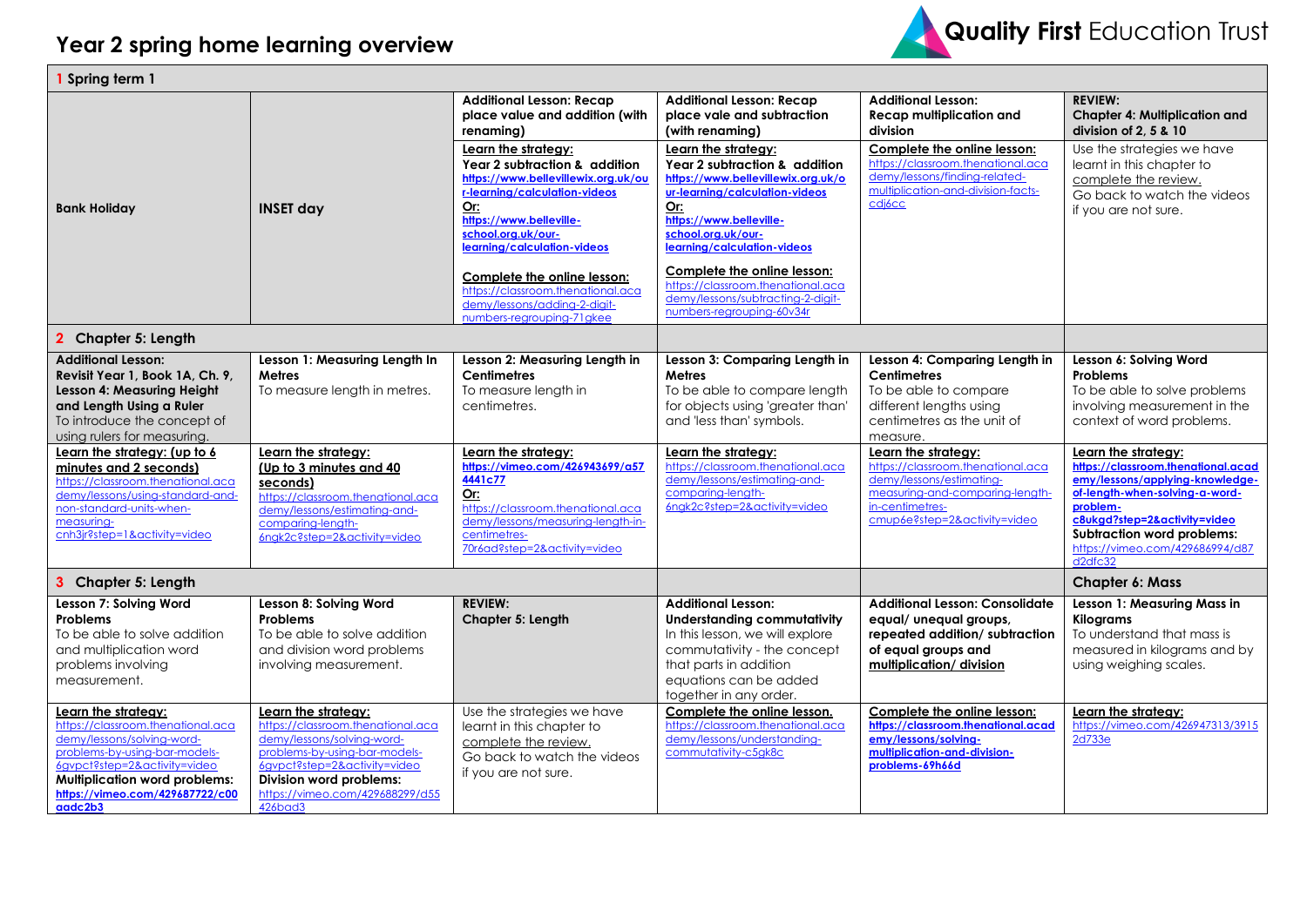

| <b>Chapter 6: Mass</b>                                                                                                                           |                                                                                                                                                                                                                                              |                                                                                                                                                                                                                                              |                                                                                                                                                                                                                                                                                                                                                                                                                                           |                                                                                                                                                                                                                                 |                                                                                                                                                                                   |  |
|--------------------------------------------------------------------------------------------------------------------------------------------------|----------------------------------------------------------------------------------------------------------------------------------------------------------------------------------------------------------------------------------------------|----------------------------------------------------------------------------------------------------------------------------------------------------------------------------------------------------------------------------------------------|-------------------------------------------------------------------------------------------------------------------------------------------------------------------------------------------------------------------------------------------------------------------------------------------------------------------------------------------------------------------------------------------------------------------------------------------|---------------------------------------------------------------------------------------------------------------------------------------------------------------------------------------------------------------------------------|-----------------------------------------------------------------------------------------------------------------------------------------------------------------------------------|--|
| Lesson 2: Measuring Mass in<br>Grams To measure mass in<br>grams and to understand that<br>it is a smaller unit of measure<br>than kilograms.    | Lesson 3: Measuring Mass in<br><b>Grams</b><br>To measure mass accurately in<br>grams using weighing scales.                                                                                                                                 | <b>Lesson 4: Comparing Masses of</b><br><b>Two Objects</b><br>To compare the mass of two<br>different objects accurately.                                                                                                                    | Lesson 6: Solving Word<br><b>Problems</b><br>To solve word problems in the<br>context of mass.                                                                                                                                                                                                                                                                                                                                            | Lesson 7: Solving More Word<br>Problems<br>To solve word problems<br>involving mass.                                                                                                                                            | <b>REVIEW:</b><br><b>Chapter 6: Mass</b>                                                                                                                                          |  |
| Learn the strategy:<br>https://vimeo.com/426947313/3915<br>2d733e                                                                                | Learn the strategy:<br>https://vimeo.com/426947313/3915<br>2d733e<br>And:<br>https://classroom.thenational.acad<br>emy/lessons/grams-and-<br>interpreting-scales-<br>75j3gt?step=2&activity=video                                            | Learn the strategy: (from 2<br>minutes and 37 seconds)<br>https://classroom.thenational.acad<br>emy/lessons/applying-addition-<br>and-subtraction-of-measurements-<br>6hh66t?step=2&activity=video                                           | Learn the strategy:<br>Year 2 subtraction & addition<br>https://www.bellevillewix.org.uk/ou<br>r-learning/calculation-videos<br>Or:<br>https://www.belleville-<br>school.org.uk/our-<br>learning/calculation-videos                                                                                                                                                                                                                       | Use the bar model and<br>calculation strategy:<br><b>Multiplication for word</b><br>problems:<br>https://vimeo.com/429687722/c00<br>aadc2b3<br>Division for word problems:<br>https://vimeo.com/429688299/d55<br><b>426bad3</b> | Use the strategies we have<br>learnt in this chapter to<br>complete the review.<br>Go back to watch the videos if<br>you are not sure.                                            |  |
| 5 Chapter 7: Temperature                                                                                                                         |                                                                                                                                                                                                                                              | <b>Chapter 8: Picture Graphs</b>                                                                                                                                                                                                             |                                                                                                                                                                                                                                                                                                                                                                                                                                           |                                                                                                                                                                                                                                 |                                                                                                                                                                                   |  |
| Lesson 1: Reading Temperature<br>To accurately read<br>temperature in Celsius.                                                                   | Lesson 2: Estimating<br>temperature<br>To estimate temperature and<br>to read thermometers to<br>confirm the estimate.                                                                                                                       | Lesson 1: Reading Picture<br><b>Graphs</b><br>To be able to read a picture<br>graph with confidence.                                                                                                                                         | Lesson 2: Reading Picture<br><b>Graphs</b><br>To be able to read and<br>interpret a picture graph with<br>confidence.                                                                                                                                                                                                                                                                                                                     | <b>Lesson 3: Reading Picture</b><br>Graphs To read and interpret a<br>picture graph where the value<br>of the picture can represent<br>more than 1.                                                                             | Lesson 4: Reading Picture<br>Graphs To read and interpret a<br>picture graph where the value<br>of the picture can represent<br>more than 1.                                      |  |
| Learn the strategy:<br>https://classroom.thenational.academy/lessons/reading-the-<br>temperature-in-degrees-celsius-chk68d?step=1&activity=video |                                                                                                                                                                                                                                              | Learn the strategy:<br>Intro: (up to 1 minute and 51<br>seconds)<br>https://www.bbc.co.uk/bitesize/cli<br>ps/zg4d2hv<br>https://www.khanacademy.org/m<br>ath/cc-2nd-arade-<br>math/x3184e0ec:data/cc-2nd-<br>picture-graphs/v/picture-graphs | Learn the strategy:<br>https://classroom.thenational.acad<br>emy/lessons/representing-and-<br>interpreting-data-using-a-<br>pictogram-<br>64r66c?step=1&activity=video                                                                                                                                                                                                                                                                    | Learn the strategy:<br>https://classroom.thenational.acad<br>emy/lessons/representing-data-in-<br>a-tally-chart-and-pictogram-<br>cmwk6r?step=2&activity=video                                                                  | Learn the strategy:<br>https://www.khanacademy.org/m<br>ath/cc-third-grade-<br>math/represent-and-interpret-<br>data/imp-picture-graphs/v/solving-<br>problems-with-pictographs-2 |  |
| $\boldsymbol{6}$                                                                                                                                 |                                                                                                                                                                                                                                              |                                                                                                                                                                                                                                              | <b>Chapter 9: More Word Problems</b>                                                                                                                                                                                                                                                                                                                                                                                                      |                                                                                                                                                                                                                                 | Catch up time                                                                                                                                                                     |  |
| <b>REVIEW: Chapter 7:</b><br><b>Temperature AND Chapter 8:</b><br><b>Picture Graphs</b>                                                          | <b>Additional Lesson: Recap</b><br>place value and addition (with<br>renaming)                                                                                                                                                               | <b>Additional Lesson: Recap</b><br>division                                                                                                                                                                                                  | Lesson 1: Solving Word Problems (over 2 days) To decide when<br>to add and/or subtract when solving word problems; to use bar<br>models and visual representations.                                                                                                                                                                                                                                                                       |                                                                                                                                                                                                                                 | Revisit any worksheets that<br>have not been completed so<br>far from this half term.                                                                                             |  |
| Use the strategies we have<br>learnt in this chapter to<br>complete the review.<br>Go back to watch the videos if<br>you are not sure.           | Complete the online lesson:<br>https://classroom.thenational.acad<br>emy/lessons/adding-two-digit-<br>numbers-involving-regrouping-<br>60vked<br>Learn the strategy:<br>Year 2 subtraction & addition<br>https://www.bellevillewix.org.uk/ou | Complete the online lesson:<br>https://classroom.thenational.acad<br>emy/lessons/solving-division-<br>problems-when-grouping-ccvp6r                                                                                                          | Learn the strategy:<br>Thinking about bar models:<br>https://classroom.thenational.academy/lessons/identifying-suitable-bar-<br>models-to-represent-problems-6wr3ec?step=2&activity=video<br>https://classroom.thenational.academy/lessons/applying-knowledge-of-<br>bar-models-to-answer-word-problems-c4u68t?step=2&activity=video<br>Year 2 subtraction & addition<br>https://www.bellevillewix.org.uk/our-learning/calculation-videos |                                                                                                                                                                                                                                 |                                                                                                                                                                                   |  |
| <b>Half term break</b>                                                                                                                           | r-learning/calculation-videos<br>Or:<br>https://www.belleville-<br>school.org.uk/our-<br>learning/calculation-videos                                                                                                                         |                                                                                                                                                                                                                                              | And:<br>https://www.belleville-school.org.uk/our-learning/calculation-videos                                                                                                                                                                                                                                                                                                                                                              |                                                                                                                                                                                                                                 |                                                                                                                                                                                   |  |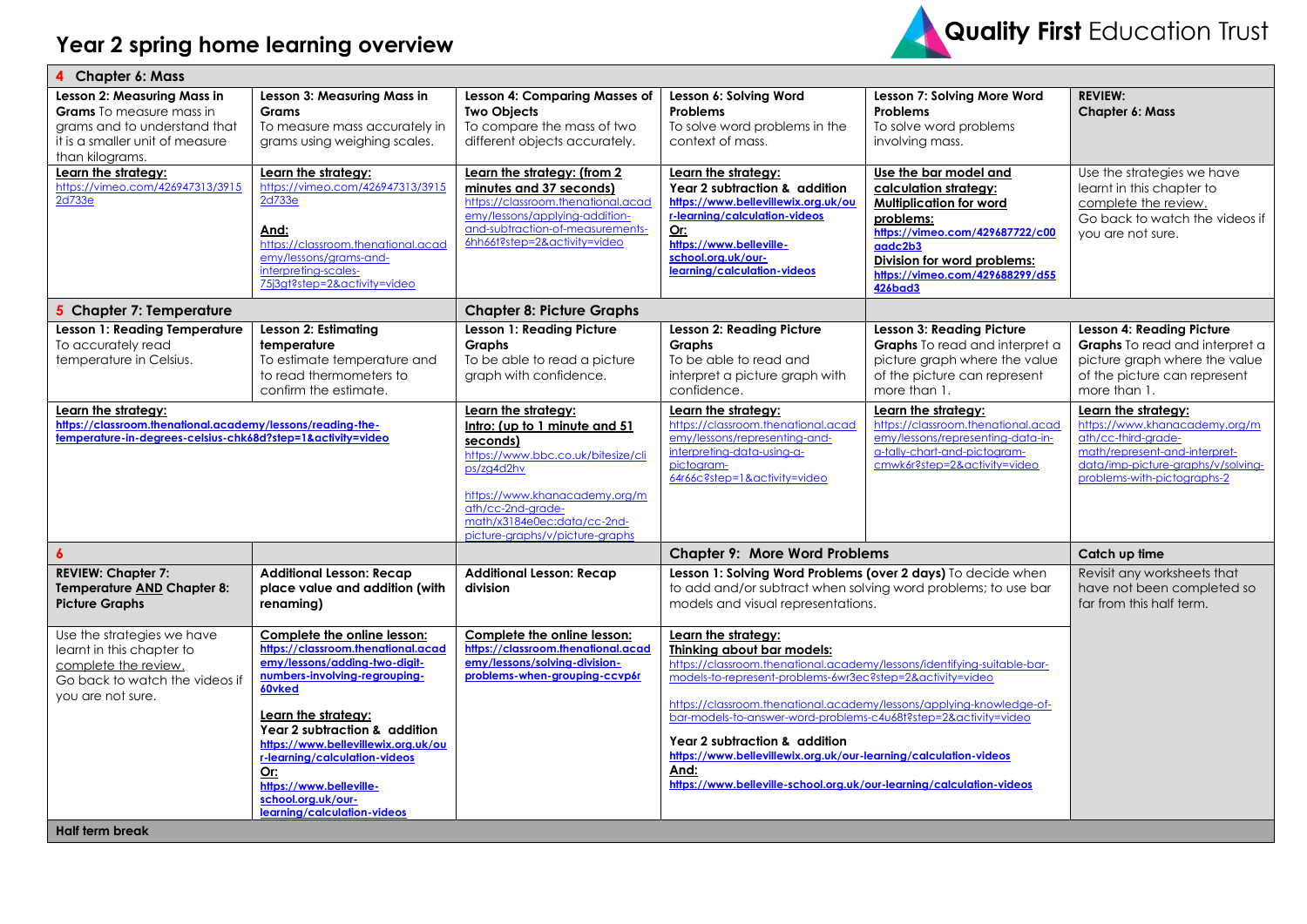

| Spring term 2                                                                                                                                                                                                                                                                                                                                                                                                                                                                                                             |                                                                                                                                                                         |                                                                                                                                                      |                                                                                                                                        |                                                                                                                                                                                                                                                                                                                                                                              |                                                                                                                                                                                                                                                                                        |  |
|---------------------------------------------------------------------------------------------------------------------------------------------------------------------------------------------------------------------------------------------------------------------------------------------------------------------------------------------------------------------------------------------------------------------------------------------------------------------------------------------------------------------------|-------------------------------------------------------------------------------------------------------------------------------------------------------------------------|------------------------------------------------------------------------------------------------------------------------------------------------------|----------------------------------------------------------------------------------------------------------------------------------------|------------------------------------------------------------------------------------------------------------------------------------------------------------------------------------------------------------------------------------------------------------------------------------------------------------------------------------------------------------------------------|----------------------------------------------------------------------------------------------------------------------------------------------------------------------------------------------------------------------------------------------------------------------------------------|--|
| <b>Chapter 9: More Word Problems</b>                                                                                                                                                                                                                                                                                                                                                                                                                                                                                      |                                                                                                                                                                         |                                                                                                                                                      |                                                                                                                                        |                                                                                                                                                                                                                                                                                                                                                                              | <b>Chapter 10: Money</b>                                                                                                                                                                                                                                                               |  |
| Lesson 2: Solving Word<br><b>Problems</b><br>To use the bar model method<br>to solve word problems looking<br>at the difference between two<br>amounts.                                                                                                                                                                                                                                                                                                                                                                   | Lesson 3: Solving Word<br>Problems (over 2 days)<br>To solve multi-step word<br>problems using bar models; to<br>use more than one bar model<br>to work out the answer. | Lesson 3: Solving Word<br>Problems (over 2 days)                                                                                                     | <b>REVIEW:</b><br><b>Chapter 9: More Word</b><br><b>Problems</b>                                                                       | <b>Additional Lesson:</b><br>Recap place value and<br>subtraction (with renaming)                                                                                                                                                                                                                                                                                            | Lesson 1: Writing Amounts of<br>Money To identify standard UK<br>coins and notes and write their<br>names.                                                                                                                                                                             |  |
| Learn the strategy:<br>Thinking about bar models:<br>https://classroom.thenational.academy/lessons/identifying-suitable-bar-models-to-represent-problems-<br>6wr3ec?step=2&activity=video<br>https://classroom.thenational.academy/lessons/applying-knowledge-of-bar-models-to-answer-word-problems-<br>c4u68t?step=2&activity=video<br>Year 2 subtraction & addition<br>https://www.bellevillewix.org.uk/our-learning/calculation-videos<br>And:<br>https://www.belleville-school.org.uk/our-learning/calculation-videos |                                                                                                                                                                         |                                                                                                                                                      | Use the strategies we have<br>learnt in this chapter to<br>complete the review.<br>Go back to watch the videos if<br>you are not sure. | Complete the online lesson:<br>https://classroom.thenational.acad<br>emy/lessons/subtracting-a-2-digit-<br>number-and-ones-with-regrouping-<br>6nh34r<br>Learn the strategy:<br>Year 2 subtraction & addition<br>https://www.bellevillewix.org.uk/ou<br>r-learning/calculation-videos<br>Or:<br>https://www.belleville-<br>school.org.uk/our-<br>learning/calculation-videos | Intro:<br>https://classroom.thenational.acad<br>emy/lessons/revisiting-the-value-of-<br>coins-comparing-value-<br>74rkcr?step=1&activity=video<br>Learn the strategy:<br>https://classroom.thenational.acad<br>emy/lessons/coins-and-notes-<br>6wup4t?step=2&activity=video            |  |
| 8 Chapter 10: Money                                                                                                                                                                                                                                                                                                                                                                                                                                                                                                       |                                                                                                                                                                         |                                                                                                                                                      |                                                                                                                                        |                                                                                                                                                                                                                                                                                                                                                                              |                                                                                                                                                                                                                                                                                        |  |
| <b>Lesson 2: Counting Money</b><br>To count notes in sequences of<br>5 and 10; to recognise the<br>value of notes by<br>appearance.                                                                                                                                                                                                                                                                                                                                                                                       | <b>Lesson 3: Counting Money</b><br>To count coins in sequences of<br>their value; to recognise the<br>value of coins by appearance.                                     | <b>Lesson 4: Counting Money</b><br>To represent amounts of<br>money using coins and notes;<br>to count coins and notes using<br>their denominations. | Lesson 5: Showing Equal<br><b>Amounts of Money</b><br>To create equal amounts of<br>money using different coins.                       | Lesson 6: Exchanging Money<br>To exchange denominations of<br>money for different coins.                                                                                                                                                                                                                                                                                     | <b>Additional Lesson:</b><br><b>Recap addition and</b><br>subtraction (renaming)                                                                                                                                                                                                       |  |
| Learn the strategy:<br>https://vimeo.com/424728802/2273<br>8b9458                                                                                                                                                                                                                                                                                                                                                                                                                                                         | Learn the strategy:<br>https://classroom.thenational.acad<br>emy/lessons/counting-money-in-a-<br>set-of-coins-<br>65h32d?step=2&activity=video                          | Learn the strategy:<br>https://vimeo.com/424734567/9253<br><b>b7d260</b>                                                                             | Learn the strategy:<br>https://vimeo.com/424753279/c3f3<br>db7de8                                                                      | Learn the strategy:<br>https://vimeo.com/424776963/20e3<br>187105<br>Or:<br>https://classroom.thenational.acad<br>emy/lessons/using-the-fewest-<br>amount-of-coins-and-notes-<br>71k64c?step=2&activity=video                                                                                                                                                                | Complete the online lesson:<br>https://classroom.thenational.acad<br>emy/lessons/consolidation-and-<br>application-part-1-cdk3ed                                                                                                                                                       |  |
| <b>9 Chapter 10: Money</b>                                                                                                                                                                                                                                                                                                                                                                                                                                                                                                |                                                                                                                                                                         |                                                                                                                                                      |                                                                                                                                        | <b>Chapter 11: Two-Dimensional Shapes</b>                                                                                                                                                                                                                                                                                                                                    |                                                                                                                                                                                                                                                                                        |  |
| <b>Additional Lesson:</b><br><b>Recap addition and</b><br>subtraction (renaming)                                                                                                                                                                                                                                                                                                                                                                                                                                          | Lesson 8: Calculating Total<br><b>Amount</b> To add money<br>together to determine the<br>total amount.                                                                 | <b>Calculating Change</b><br>In this lesson, we will learn how<br>to calculate change using<br>different strategies.                                 | <b>REVIEW:</b><br><b>Chapter 10: Money</b>                                                                                             | Recap lesson from year 1<br>Textbook 1A, Chapter 8,<br>Lesson 1 and 2:<br><b>Recognising Solids</b><br><b>Recognising Shapes</b>                                                                                                                                                                                                                                             | Lesson 1: Identifying Sides<br>To identify the number of sides<br>on basic 2-D shapes.                                                                                                                                                                                                 |  |
| Complete the online lesson:<br>https://classroom.thenational.acad<br>emy/lessons/consolidation-and-<br>application-part-2-6dk3cc                                                                                                                                                                                                                                                                                                                                                                                          | Learn the strategy:<br>https://vimeo.com/425185660/1ea<br>accb9b2                                                                                                       | Complete the online lesson:<br>https://classroom.thenational.acad<br>emy/lessons/giving-change-cct3ge                                                | Use the strategies we have<br>learnt in this chapter to<br>complete the review.<br>Go back to watch the videos if<br>you are not sure. | Learn the strategy:<br>Solids:<br>https://classroom.thenational.acad<br>emy/lessons/describing-3d-<br>shapes-<br>crwk2e?step=1&activity=video<br>Shapes:<br>https://classroom.thenational.acad<br>emy/lessons/sorting-2d-shapes-<br>cdh3et?step=1&activity=video                                                                                                             | Learn the strategy:<br>https://classroom.thenational.acad<br>emy/lessons/to-identify-2d-<br>shapes-<br>c9akjd?step=2&activity=video<br>Shape song: (go to slide 2)<br>https://classroom.thenational.acad<br>emy/lessons/to-identify-2d-<br>shapes-<br>c9gkjd?step=3&activity=worksheet |  |